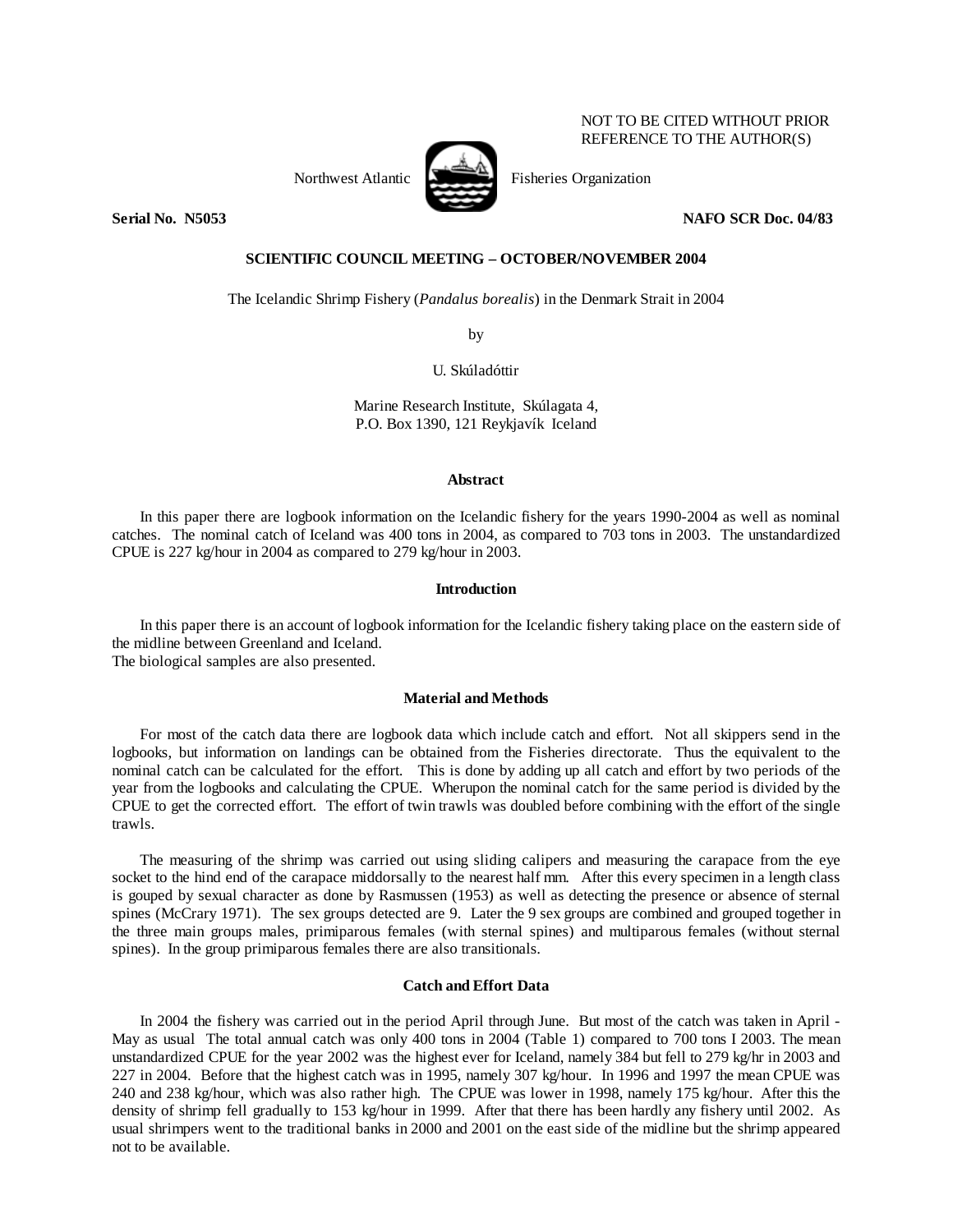#### **Commercial Samples**

The samples were obtained from shrimpers. The proportion of males was 46% in 2004, 55% in 2003 as compared to 50% in 2002. This is similar to most years except in 1996 when the proportion of males was very high, namely 70%. The percentage of females was 45% in 2003 as compared to 50% in 2002, 30% in 1996, 50% in 1997, 40% in 1998 and 50% in 1999. In 2000 and 2001 there were no samples obtained as the fishery was at a very low level.

 Of the multiparous females 64% were carrying eggs in May 2004 as compared to 54% in May 2003, 45 % in May 2002 and 72% in 1998. As pointed out before almost all females will spawn every second year as hinted by the high percentage of mature females not carrying eggs in April and May. As a comparison in 1996 and 1997 the proportions not carrying eggs were 28% and 17% respectively. Of the eggbearing females only 5% in May 2004 and 7% in April 2004 were now developing headroes, i.e. preparing to spawn without resting a year. In 2003 no eggbearing females prepared spawning in the same year.

## **References**

- MACDONALD, P. D. M., and Y. J. PITCHER. 1979. Age-groups from size-frequency data: a versatile and efficient method of analyzing distribution mixtures. J. Fish. Res. Board Can., **36**: 987-1011.
- MCCRARY, J. A. 1971. Sternal spines as characteristic for differentiating between females of some Pandalidae*. J. Fish. Res. Board Can*., **28**: 98-100.
- RASMUSSEN, B. 1953. On the geographical variation in growth and sexual development of the deep sea prawn (*Pandalus borealis* Kr.). *FiskDir. Skr. Ser. Havunders,* **10**(3) : 160 p.
- SKÚLADÓTTIR, U. 1998. The Icelandic Shrimp fishery (*Pandalus borealis*) in the Denmark Strait in 1997- 1998, and some reflection on age groups in the years 1991-1996. *NAFO SCR Doc*., No. 103. Serial No. N4029, 12 p.
- SKÚLADÓTTIR, U. 2003. The Icelandic Shrimp fishery (*Pandalus borealis*) in the Denmark Strait in 2003. *NAFO SCR Doc*., No. 85. Serial No. N4927, 4 p.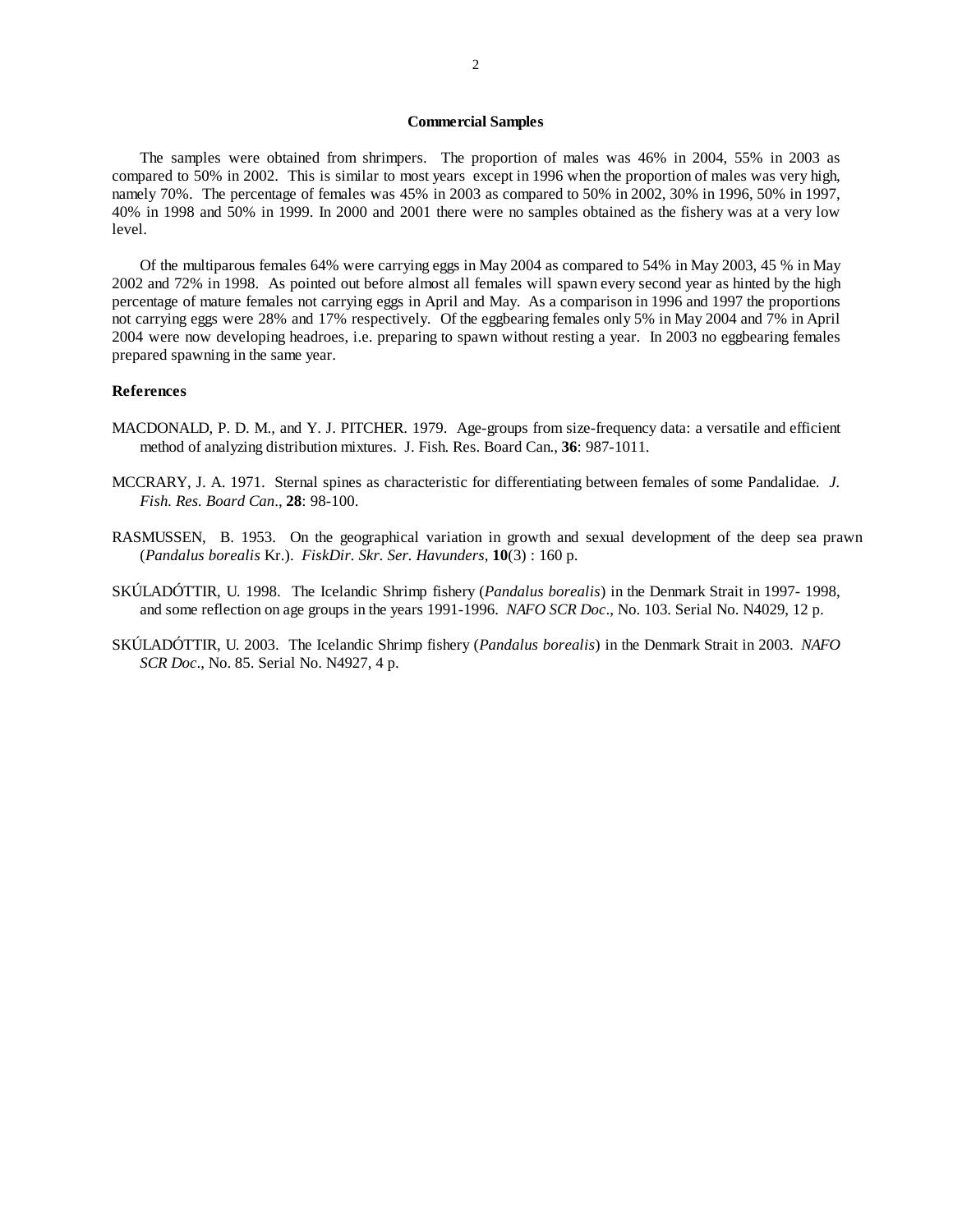|        | January - June                                              |                                                      |                                                         | July - December                                                  |                                               |                                   |                                     |                                           | January - June |                                        |                                 |                                    | July - December                             |                          |             |                |              |
|--------|-------------------------------------------------------------|------------------------------------------------------|---------------------------------------------------------|------------------------------------------------------------------|-----------------------------------------------|-----------------------------------|-------------------------------------|-------------------------------------------|----------------|----------------------------------------|---------------------------------|------------------------------------|---------------------------------------------|--------------------------|-------------|----------------|--------------|
| Year   | Month                                                       | CPUE                                                 | Effort                                                  | Catch                                                            | Month                                         | <b>CPUE</b>                       | Effort                              | Catch                                     | Year           | Month                                  | <b>CPUE</b>                     | Effort                             | Catch                                       | Month                    | <b>CPUE</b> | Effort         | Catch        |
| 1990   | Jan<br>Feb<br>Apr<br>Jun                                    | 5<br>44<br>12<br>81                                  | $\,$ 8 $\,$<br>11<br>$\overline{9}$<br>2347             | 0.0<br>0.5<br>0.1<br>190.2                                       | Jul<br>Aug<br>Sep<br>Oct                      | 84<br>69<br>65<br>62              | 40<br>168<br>835<br>47              | 3.4<br>11.7<br>54.2<br>2.9                | 2000           | Jan<br>Feb<br>Mar<br>Apr               | 173<br>46<br>60                 | 257<br>58<br>43                    | 44.6<br>2.7<br>2.6                          | Sep<br>Oct<br><b>Nov</b> |             |                |              |
|        | Subtotal<br>Total                                           | 80<br>80                                             | 2375<br>2538                                            | 190.8<br>203.9                                                   | Subtotal<br>Total                             | 66<br>66                          | 1090<br>1165                        | 72.2<br>77.1                              |                | May                                    | 47                              | 6                                  | 0.3                                         | Dec                      | 280         | 275.7          | 77.1         |
| 1991   |                                                             |                                                      |                                                         |                                                                  | Aug                                           | 24                                | $\overline{9}$                      | 0.2                                       |                | Subtotal<br>Total                      | 138<br>138                      | 364<br>373                         | 50.1<br>51.4                                | Subtotal<br>Total        | 280<br>280  | 275.7<br>288.5 | 77.1<br>80.7 |
|        | May<br>Jun<br>Total                                         | 252<br>85<br>218                                     | 1536<br>394<br>1930                                     | 387.7<br>33.4<br>421.1                                           | Sep<br>Oct<br>Total                           | 68<br>112<br>104                  | 64<br>350<br>423                    | 4.4<br>39.2<br>43.7                       | $2001 *$       | Jan<br>Feb<br>Mar                      | 25<br>55<br>249                 | 30<br>14<br>22                     | $0.8\,$<br>0.8<br>5.4                       | July                     | 100         | 12             | 1.2          |
| 1992   | Apr<br>May                                                  | 326<br>127                                           | 2839<br>3908                                            | 926.0<br>494.7                                                   | Jul<br>Sep<br>Oct                             | 110<br>17<br>78                   | 90<br>6<br>13                       | 9.9<br>0.1<br>1.0                         |                | Apr<br>May                             | 104                             | $\sqrt{6}$                         | 0.6                                         |                          |             |                |              |
|        | Subtotal<br>Total                                           | 211<br>211                                           | 6747<br>8232                                            | 1421<br>1733.3                                                   | Sub total<br>Total                            | 101<br>101                        | 109<br>169                          | 11<br>17.1                                |                | Subtotal<br>Total                      | 105<br>105                      | 72<br>73                           | 7.6<br>7.6                                  | Subtotal<br>Total        | 100<br>100  | 12<br>12       | 1.2<br>1.2   |
| 1993   | Mar<br>Apr<br>May<br>Jun<br>Subtotal                        | 329<br>193<br>147<br>114<br>184                      | 688<br>7296<br>4381<br>29<br>12394                      | 226.4<br>1405.9<br>644.3<br>3.3<br>2279.9                        | Sep<br>Oct<br>Subtotal                        | 220<br>200<br>216                 | 15<br>$\overline{\mathbf{4}}$<br>19 | 3.3<br>0.8<br>4.1                         | $2002 *$       | Apr<br>May<br>Jun<br>Subtotal<br>Total | 792<br>291<br>223<br>384<br>384 | 648<br>1759<br>633<br>3040<br>3206 | 513.0<br>512.4<br>140.9<br>1166.3<br>1230.0 | Dec                      | 140.6       | 9.6            | 1.35         |
| 1994   | Total<br>Feb<br>Mar<br>Apr                                  | 184<br>364<br>350<br>70                              | 13854<br>14<br>1533<br>86                               | 2548.4<br>5.1<br>536.2<br>6.0                                    | Total<br>Aug<br>Sep                           | 216<br>179<br>55<br>104           | 21<br>14<br>56<br>77                | 4.6<br>2.5<br>3.1<br>$\,$ 8 $\,$          | $2003 *$       | Apr<br>May<br>Jun<br>Subtotal          | 316<br>230<br>150<br>279        | 1432<br>806<br>111<br>2349         | 452.7<br>185.7<br>16.6<br>655.0             |                          |             |                |              |
|        | May<br>Jun<br>Subtotal<br>Total                             | 265<br>149<br>286<br>286                             | 2045<br>263<br>3941<br>5233                             | 542.3<br>39.2<br>1128.8<br>1498.9                                | Oct<br>Nov<br>Subtotal<br>Total               | 90<br>92                          | 20<br>167                           | 1.8<br>15.4                               | $2004 *$       | Total<br>Apr<br>May                    | 279<br>81<br>242                | 2521<br>102<br>1432                | 703.0<br>8.2<br>347.2                       |                          |             |                |              |
| 1995   | Feb<br>Mar<br>May<br>Subtotal<br>Total                      | 383<br>209<br>10<br>309<br>309                       | 1339<br>983<br>$\overline{4}$<br>2326<br>3721           | 513.2<br>205.6<br>0.0<br>718.8<br>1150.0                         | Sep<br><b>Oct</b><br>Subtotal<br>Total        | 171<br>171                        | 7<br>7                              | 1.2<br>1.2                                |                | Jun<br>Subtotal<br>Total               | 174<br>227<br>227               | 133<br>1667<br>1808                | 23.0<br>378.4<br>410.4                      |                          |             |                |              |
| 1996   | Feb<br>Mar<br>Apr<br>May<br>Subtotal<br>Total               | 198<br>229<br>341<br>58<br>242<br>242                | 1249<br>359<br>618<br>12<br>2238<br>2297                | 246.8<br>82.3<br>210.9<br>0.7<br>540.7<br>555.0                  | Jul<br>Aug<br>Sep<br>Subtotal<br>Total        | 500<br>164<br>123<br>175<br>175   | $\tau$<br>14<br>40<br>61<br>61      | 3.5<br>2.3<br>4.9<br>10.7<br>10.7         |                |                                        |                                 |                                    |                                             |                          |             |                |              |
| 1997 * | Jan<br>Feb<br>Mar<br>Apr                                    | 29<br>245<br>262<br>286                              | $\tau$<br>785<br>4278<br>2700                           | 0.2<br>192.5<br>1120.4<br>772.1                                  | Oct<br>Nov                                    | 71<br>14                          | 236<br>7                            | 16.8<br>0.1                               |                |                                        |                                 |                                    |                                             |                          |             |                |              |
|        | May<br>Jun<br>Subtotal<br>Total                             | 134<br>25<br>250<br>250                              | 1189<br>$\,$ 8 $\,$<br>8967<br>10856                    | 159.5<br>0.2<br>2244.9<br>2717.8                                 | Dec<br>Subtotal<br>Total                      | 108<br>100<br>100                 | 931<br>1174<br>1388                 | 100.1<br>117.0<br>138.3                   |                |                                        |                                 |                                    |                                             |                          |             |                |              |
| 1998 * | Jan<br>Feb<br>Mar<br>Apr<br>May<br>Subtotal<br>Total        | 58<br>173<br>90<br>219<br>130<br>175<br>175          | 66<br>314<br>39<br>3507<br>3148<br>7074<br>8010         | 3.8<br>54.2<br>3.5<br>766.5<br>408.8<br>1236.8<br>1400.4         | Sep<br>Oct<br>Nov<br>Dec<br>Subtotal<br>Total | 41<br>30<br>60<br>117<br>66<br>66 | 17<br>10<br>243<br>47<br>317<br>317 | 0.7<br>0.3<br>14.5<br>5.5<br>21.0<br>21.0 |                |                                        |                                 |                                    |                                             |                          |             |                |              |
| 1999 * | Jan<br>Feb<br>Mar<br>Apr<br>May<br>Jun<br>Subtotal<br>Total | 174<br>119<br>311<br>144<br>122<br>100<br>153<br>153 | 310<br>114<br>327<br>2156<br>1107<br>33<br>4047<br>4896 | 54.0<br>13.6<br>101.6<br>311.0<br>135.6<br>3.3<br>619.1<br>749.0 |                                               |                                   |                                     |                                           |                |                                        |                                 |                                    |                                             |                          |             |                |              |

Table 1. Catch rates (kg per hour trawling) and corresponding effort (tr. hrs) and catch (tons) from the shrimp fishery in Denmark Strait, north of 65°N, by Iceland.

۰.